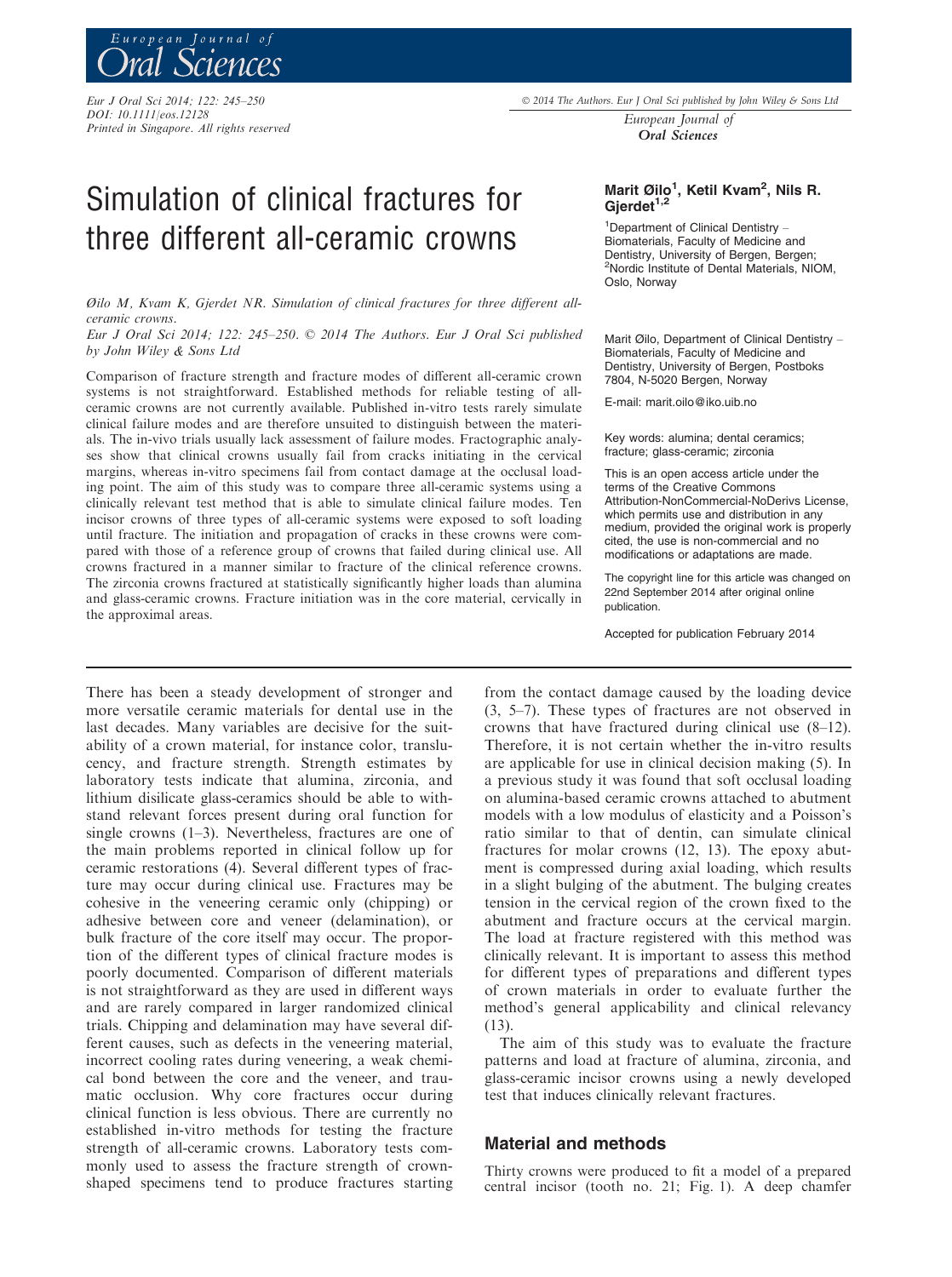

Fig. 1. Specimens as received from the dental technician before veneering. (A) Alumina core, frontal view. (B) Zirconia core, mesial view. (C) Glass-ceramic core, distal view. Note that the glass-ceramic core has thicker walls than both the alumina and zirconia cores.

finish line was used because this is recommended by most manufacturers of dental ceramics. The model was made as a natural tooth preparation with rounded edges and a finish line that curved apically on the buccal and palatal surfaces. Ten crowns were made with alumina cores, 10 with zirconia cores, and 10 with glass-ceramic cores (Table 1). The cores of alumina and zirconia were made to a uniform thickness of 0.6 mm. The glass-ceramic cores were built up to an anatomic form that requires only a thin layer of veneering ceramic (Fig. 1). The cores were veneered with veneering ceramics that were suited for the core materials according to the manufacturers' recommendations. The crowns were luted with zinc phosphate cement (De Trey Zink; Dentsply DeTrey, Konstanz, Germany) to 30 identical epoxy models of the preparation. Excess cement was removed and after a 5-min setting time the crowns were placed in distilled water at 37°C for at least 24 h. The crowns were subsequently loaded at the incisal edge with a flat, steel cylinder of 30 mm in diameter cushioned with a 2-mm-thick rubber disc of hardness 90 Shore A (EPDM 90) to avoid contact damage (Fig. 2). The load was applied in a universal materials testing system at  $0.5 \text{ mm min}^{-1}$  until fracture occurred (Lloyd Instruments, Leicester, UK). The procedure was performed with the crowns immersed in water at 37°C. Load at fracture was recorded. The procedure was recorded by video camera for all crowns.

The fractured crowns were analyzed using fractographic methods (14). The fracture start of the main, primary fracture was localized for each crown. Secondary fractures and general crack propagation was also mapped. The fracture analysis results were compared with the video recordings to verify the crack start and crack propagation. The fracture features were compared with a reference group of 25 crowns (from 21 incisors and four premolars) fractured in clinical use and obtained from Norwegian dentists. Non-parametric statistics were used for the comparison between groups (IBM SPSS statistical software, Armonk, NY, USA). The level of significance was set to 0.05.

#### **Results**

All crowns, except one zirconia crown, fractured through both core and veneer. There were statistically significant differences among the groups (Kruskall– Wallis test  $P < 0.001$ , Fig. 3). The fracture loads of the zirconia-based crowns were statistically significantly higher than were those of the other two materials (Mann–Whitney U-test  $P < 0.001$ ). There was no statistically significant difference between the alumina and glass-ceramic crowns (Mann–Whitney U-test  $P = 0.25$ ). The fracture modes achieved with the test methods resembled the fracture patterns observed in clinical failures of the retrieved reference crowns (Fig. 4). The fracture modes are presented in Fig. 5.

All primary core fractures were initiated in the cervical area in the approximal region, as observed in the clinical reference group. One crown with a zirconia core delaminated completely between the core and the buccal veneering ceramic (adhesive fracture). This fracture started on the incisal edge from contact damage. The core of this crown remained intact. A similar fracture was observed in one of the clinical reference crowns with zirconia although this was a cohesive fracture within the veneer. All the other zirconia crowns exhibited partial delamination of the veneering ceramic in addition to the core fractures. No delamination was observed on the other two crown types. Minor secondary chipping of the veneering ceramic was observed in all crowns (cohesive fractures). Twenty-three of the 30 test crowns exhibited secondary fractures in the core material. These were mainly caused by bifurcations of the main fracture (16 specimens) and new cracks starting at the opposite side of the crown margin compared with the start of the primary fracture (seven specimens). These findings are similar to those of the clinical reference group.

| Material group | Material<br>composition                                              | Brand name                    | Manufacturer                                  | Veneering material                                          |
|----------------|----------------------------------------------------------------------|-------------------------------|-----------------------------------------------|-------------------------------------------------------------|
| Alumina        | Al <sub>2</sub> O <sub>2</sub> 100\%                                 | Vita In-Ceram<br>AL for inLab | Vita Zahnfabrik,<br>Bad Säckingen,<br>Germany | Ducera AllCeram,<br>Degudent, Hanau, Germany                |
| Zirconia       | $ZrO_2$ , 99%<br>$(HfO2/Y2O3)$<br>$Al_2O_3$ 0.25%                    | Starceram<br>Z-Al-Med HD      | HD, H.C. Stark<br>Ceramics, Selb,<br>Germany  | IPS e-max Ceram, Ivoclar<br>Vivadent, Schaan, Liechtenstein |
| Glass-ceramic  | $LiSi2O5$ 70%<br>$SiO_2 30\%$<br>$(K_2O, P_2O_5,$<br>$ZrO_2$ , $ZnO$ | <b>IPS</b> e.max Press        | Ivoclar Vivadent                              | IPS e-max Ceram, Ivoclar Vivadent                           |

Table 1 Details of the materials used in the trial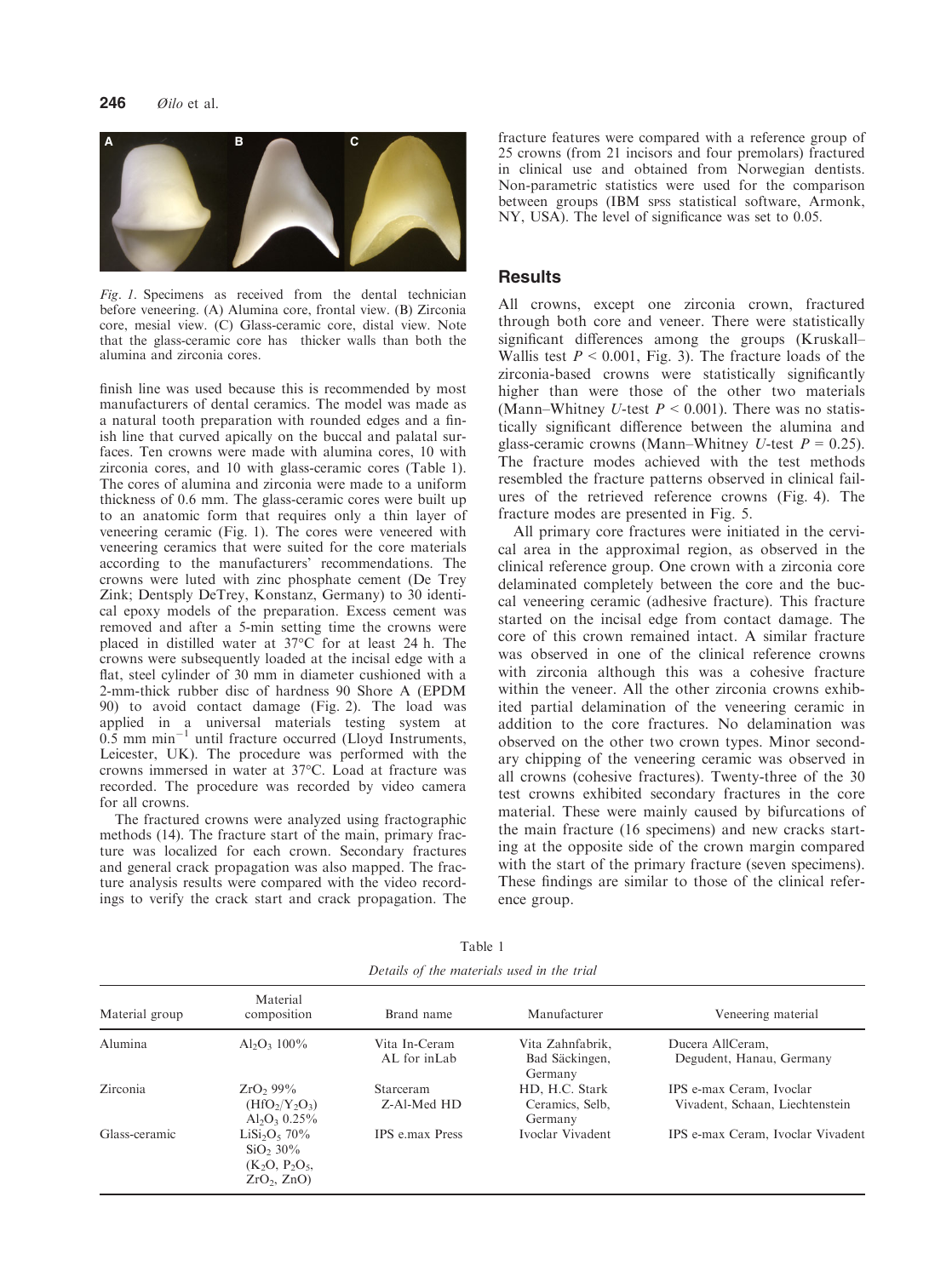

Fig. 2. The test set up. The crowns are cemented to an epoxy model of the tooth preparations. Axial load is applied on the incisal edge at  $1 \text{ mm min}^{-1}$  (red arrow), but cushioned to avoid contact damage. The load causes the epoxy model to compress vertically and expand horizontally (blue arrow), which causes tension at the cervical margin of the crown. The area of expected concentration of tension is marked with a red arrow at the top of the curvature.



Fig. 3. Box-plot of the load at fracture in Newton (N) for the three different groups. The median values are indicated as horizontal lines in the box, and the bars represent the maximum and minimum values.

## **Discussion**

The provoked in-vitro fracture modes closely matched the in-vivo fracture modes observed in retrieved reference crowns, indicating that the test method is well suited for simulating clinical stress in all-ceramic crowns. Vertical tension in the cervical crown margin seems to have initiated fractures from the cervical margin in the approximal area. The tension is difficult to measure but seems to be created by clinically relevant axial loads. The differences among materials are therefore relevant for clinical application. The finding that zirconia was stronger than the other two materials is in accordance with previous findings and assumptions (15–18). However, the mean fracture load was lower than in previous studies of crown-shaped specimens (3, 19–24). This is probably caused by the differences in crack initiation. In the present study the fractures were initiated in the cervical margin as a result of tension created by the

expanding abutment, as observed in a previous study that used the same method (13). The cervical margin is the thinnest area of the crown and the area most susceptible to machining damage (25). The occlusal surface is usually the thickest area of the crown; furthermore, the occlusal surface is supported by the occlusal area of the tooth. In previous in-vitro trials the fractures have been initiated from occlusal contact damage (5) or from cone cracks under the occlusal surface (10, 26). With a rigid abutment material, the tensile stress at the cervical margin will be lower. Therefore, higher loads are required to obtain fractures. However, few clinical core–veneer crowns have had the same fracture mode as presented in these in-vitro tests.

Clinically fractured crowns may have many different fracture modes depending on the material, design, and load. Chipping is probably the most common fracture occurring in clinical use. However, it is more complicated to retrieve such fractures without damaging the remaining crown. Bulk fractures or chipping have been shown to start from contact damage on the occlusal surface in monolayer crowns without high-strength cores (26). Furthermore, fractures starting from the inner surface of the core in the occlusal area as a result of radial cracks have been presented both in clinical failures (10, 26, 27) and in laboratory failures (28). The focus of this study was to simulate the fracture modes observed in the retrieved clinical fractures we received and thus the aim was to avoid the other types of fracture modes. To fully comprehend the behavior of allceramic crowns, all clinical failure modes must be investigated further. Clinical trials rarely include thorough analyses of failure modes. So far, it seems that chipping is more predominant than core failures, especially for zirconia crowns (4, 29). Nevertheless, zirconia core failures do occur in spite of the high strength, and it would be of interest to find out why.

The finding, in the present study, that all core fractures started in the approximal area indicates that this is the weakest point of the crowns or the area that is most exposed to tension. This may be explained by the differences in mechanical properties between dentin and dental ceramics. Ceramics are stiff and brittle and deform very little before fracture during loading (30, 31). However, dentin is elastic and will deform during loading (32, 33). A high occlusal load will compress the dentin, resulting in an increase in the diameter of the tooth cervically (bulging), which in turn will cause tension at the crown margins (hoop forces) (Fig. 2). A previous study revealed that an expansion of 0.1% was sufficient to cause a fracture of alumina crowns for molars (13). It was not possible to measure reliably the bucco–palatal expansion of the cervical crown margin for the present specimens, but it is reasonable to assume that an expansion of approximately  $7 \mu m$  has occurred. The crown margins are usually not even or leveled, creating stress foci in the areas that curve toward the occlusal surface (e.g. approximal). This curve is often located where the crown height is lowest, which gives a shorter axial wall. The combination of the curvature and the shorter axial wall in this area is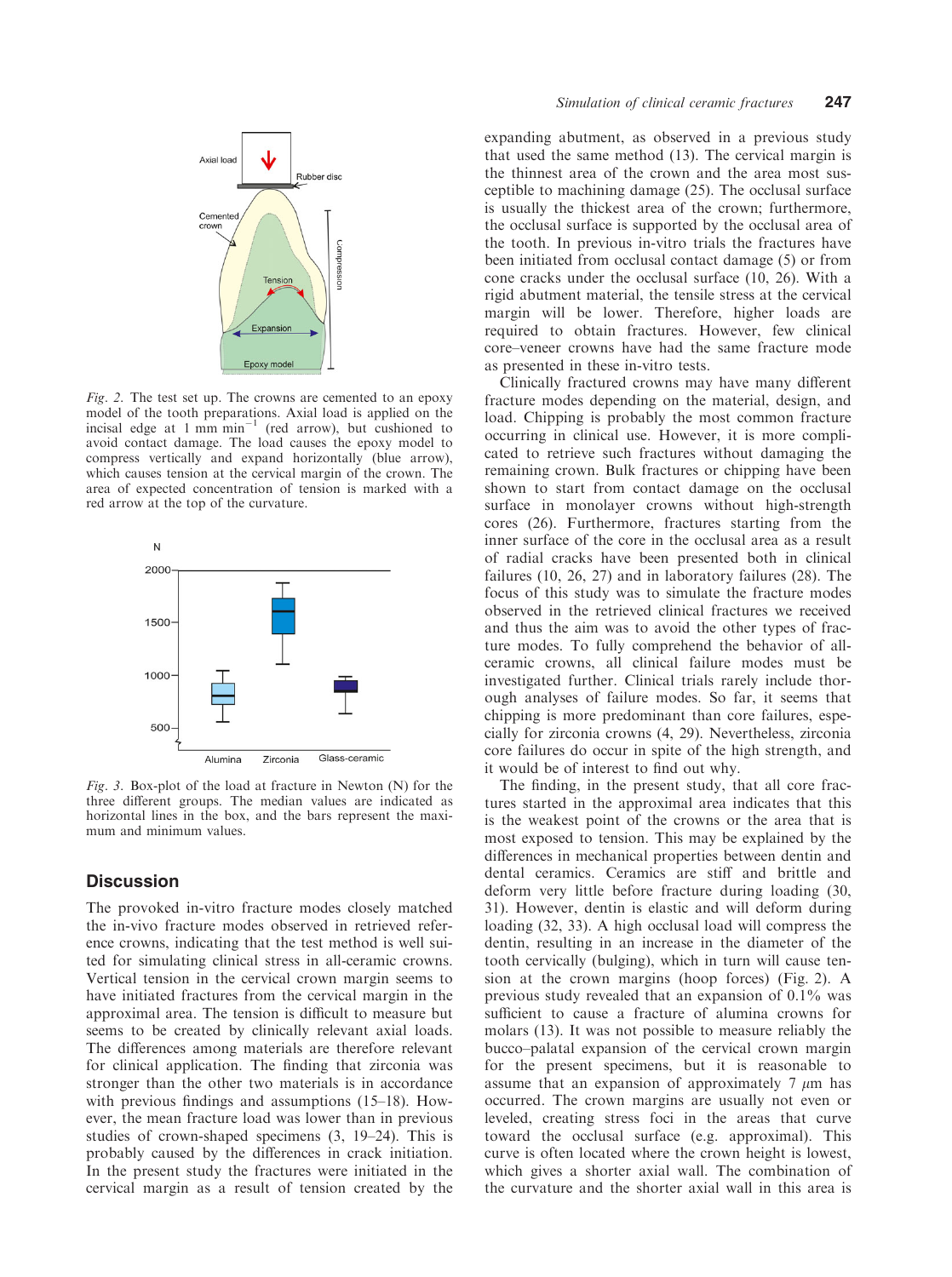

Fig. 4. Fractographic map of a zirconia crown fractured in vitro by simulation of clinical fracture. The boxes indicate size and location of the magnified images surrounding the central image. Dotted arrow indicate crack propagation, Black arrow indicate fracture origin and white arrow indicate fracture end.



Fig. 5. Typical fracture modes in the different material categories for the test crowns and the crowns in the reference group.  $n$ , number of crowns in each group. The arrows indicate the start of the fracture.

probably the reason that most fractures start here. Finite element analyses have found increased concentration of stress in the cervical margin with increased difference in axial wall height in the bucco–palatal walls compared with the mesial–distal walls (34). However, the observed fractures in the test specimen and the reference crowns do not follow the shortest path across to the other side. This indicates that the fracture is not caused only by the shorter wall height.

The zirconia crowns displayed delamination of the veneer during fracture, whereas the other two crown types only had minor chipping within the veneering ceramics. These findings are in accordance with clinical findings where chipping is reported more frequently for zirconia-based restorations than for other all-ceramic restorations (31, 35–37). Moreover, event though adhesive fractures were found in all zirconia crowns, these occurred at a higher load than the fracture load in the other groups. The crown with total delamination differed significantly from all other test crowns, but was similar to an in-vivo crown that had been removed as a result of fracture of veneering ceramic only. This type of delamination fracture is usually called 'chipping' in clinical trials. Such a failure would nevertheless have been classified as a 'clinical failure' and would require replacement owing to the large impact on function and esthetics. Chipping damage is more frequently observed in clinical trials and has been successfully simulated in vitro previously. All these findings indicate that the results are clinically relevant and can be used for clinical decision making. Furthermore, they indicate that the test method is well suited for comparing load at fracture and fracture modes of different all-ceramic crowns.

The glass-ceramic crowns achieved similar fracturestrength values as the alumina-based crowns, even though glass-ceramic is a weaker material, as measured in flexural strength tests of bar-shaped specimens (15).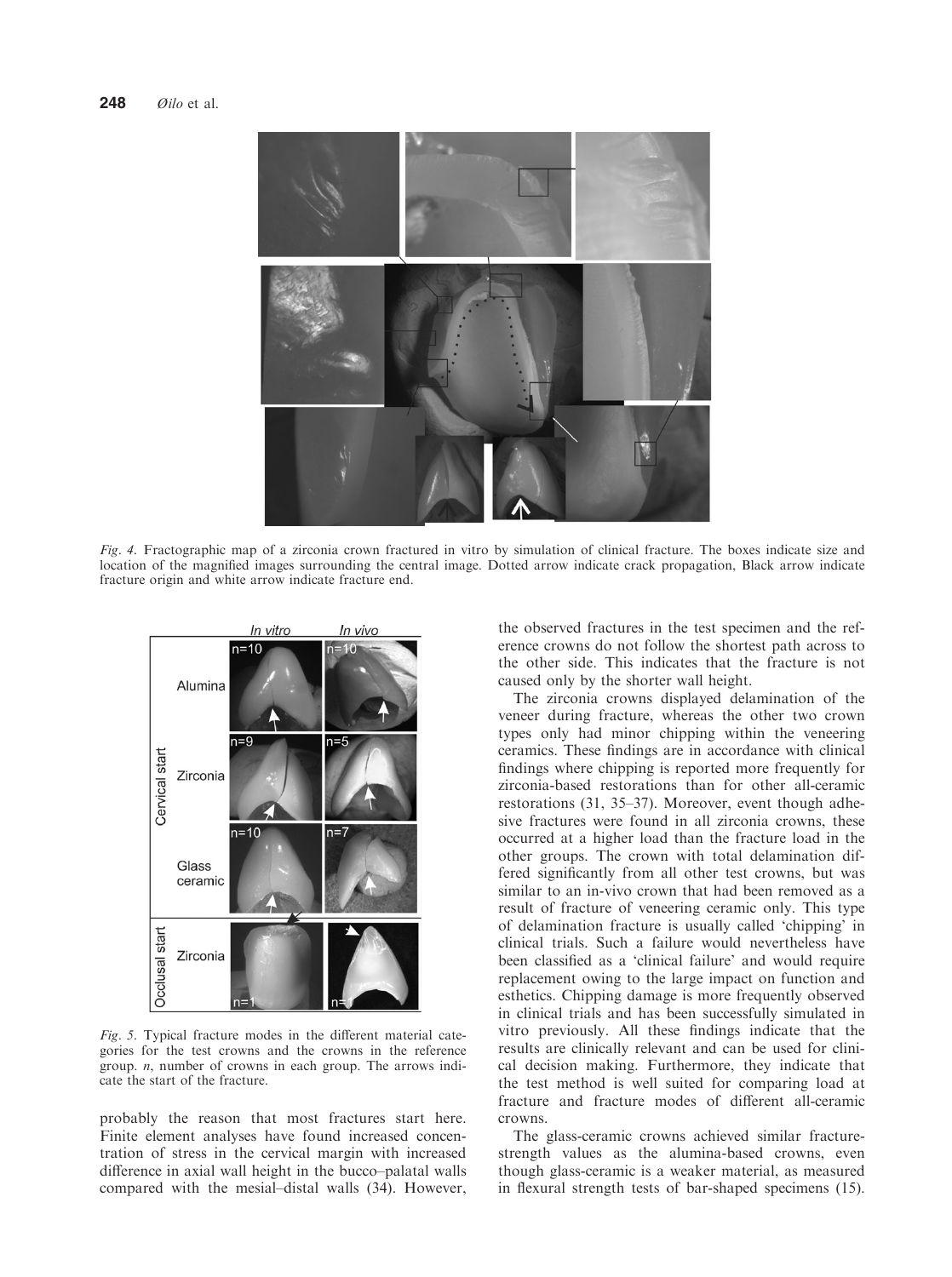This may be explained by the differences in the geometry of the cores at the crown margin (Fig. 1). The alumina cores had a uniform thickness of 0.6 mm with a thin edge at the crown margin to allow room for veneering ceramic all the way down to the margin, allowing the opaque, uniform color of the alumina to be covered. The glass-ceramic cores are more translucent than alumina and can be made in many different tooth colors. It is not necessary to have veneering material all the way to the margin on these crowns in order to achieve optimal esthetics. These cores were built up to an anatomic form and with a thicker crown edge than on the alumina and zirconia copings. The glass-ceramic cores were covered with thinner layers of veneer and glaze than the alumina and zirconia coping to achieve an anatomically correct crown. When evaluating the fracture strength in this trial it must be taken into consideration that the glass-ceramic crowns can probably achieve better strength values clinically when adhesive luting agents are used (38). The information from the manufacturers indicates that both conventional and adhesive luting agents can be used. However, adhesive cementation is recommended for optimal strength.

Several in-vitro studies have been performed to assess the importance of the geometry of the finish line, but the results of the different trials are ambiguous. Some trials find that the deeper the chamfer, the stronger the crown; others find no significant difference (7, 39–41). As most of these trials have loaded the crowns in such a way that the fractures start occlusally or on the incisal edge, it is not surprising that the effect of the finish-line design is limited. One study, using a method similar to that of the present study, found that the geometry of the finish line is of great importance to both fracture initiation and fracture strength for dome-shaped glass structures (11). Further studies, using clinically relevant test methods, must be performed to verify the effect of finish-line geometry for dental ceramic crowns in order to recommend changes in the design of the restoration or the preparation. The newly developed test method is well suited for assessing the clinically relevant fracture load of different all-ceramic crown materials. All the tested crowns fractured at loads that indicate suitability for clinical use in anterior crowns.

Acknowledgements – We are grateful for the assistance of the dental technician students Magnus Hakan Iseri and Adriane Andersen Mougios in the design and production of the core structures.

Conflicts of interest – The authors declare that no conflicts of interest exist for any of the products or equipment mentioned in the paper.

#### References

- 1. FERRARIO VF, SFORZA C, ZANOTTI G, TARTAGLIA GM. Maximal bite forces in healthy young adults as predicted by surface electromyography. *J Dent* 2004; 32: 451–457.
- 2. SENYILMAZ DP, CANAY S, HEYDECKE G, STRUB JR. Influence of thermomechanical fatigue loading on the fracture resistance of all-ceramic posterior crowns. Eur J Prosthodont Restor Dent 2010; 18: 50–54.
- 3. CAMPOS RE, SOARES CJ, QUAGLIATTO PS, SOARES PV, DE OLIVEIRA OB Jr, SANTOS-FILHO PC, SALAZAR-MAROCHO SM. In vitro study of fracture load and fracture pattern of ceramic crowns: a finite element and fractography analysis. J Prosthodont 2011; 20: 447–455.
- 4. PJETURSSON BE, SAILER I, ZWAHLEN M, HAMMERLE CH. A systematic review of the survival and complication rates of all-ceramic and metal-ceramic reconstructions after an observation period of at least 3 years. Part I: single crowns. Clin Oral Implants Res 2007; 18 (Suppl 3): 73–85.
- 5. KELLY JR, BENETTI P, RUNGRUANGANUNT P, BONA AD. The slippery slope: critical perspectives on in vitro research methodologies. Dent Mater 2012; 28: 41–51.
- 6. ANUSAVICE KJ, KAKAR K, FERREE N. Which mechanical and physical testing methods are relevant for predicting the clinical performance of ceramic-based dental prostheses? Clin Oral Implants Res 2007; 18 (Suppl 3): 218–231.
- 7. ABOUSHELIB MN. Fatigue and fracture resistance of zirconia crowns prepared with different finish line designs. J Prosthodont 2012; 21: 22–27.
- 8. QUINN JB, QUINN GD, KELLY JR, SCHERRER SS. Fractographic analyses of three ceramic whole crown restoration failures. Dent Mater 2005; 21: 920–929.
- 9. SCHERRER SS, QUINN GD, QUINN JB. Fractographic failure analysis of a Procera<sup>®</sup> AllCeram crown using stereo and scanning electron microscopy. Dent Mater 2008; 24: 1107-1113.
- 10. SCHERRER SS, QUINN JB, QUINN GD, KELLY JR. Failure analysis of ceramic clinical cases using qualitative fractography. Int J Prosthodont 2006; 19: 185–192.
- 11. WHITTON A, QASIM T, FORD C, HU XZ, BUSH M. The role of skirt geometry of dental crowns on the mechanics of failure: experimental and numerical study. Med Eng Phys 2008; 30: 661–668.
- 12. ØILO M, GJERDET NR. Fractographic analysis of all-ceramic crowns: a study of 27 clinically-fractured crowns. Dent Mater 2013; 29: e78–e84.
- 13. ØILO M, KVAM K, TIBBALLS JE, GJERDET NR. Clinically relevant fracture testing of all-ceramic crowns. Dent Mater 2013;  $29.815 - 823$
- 14. QUINN GD. Fractography of ceramics and glasses. Washington: National Institute of Standards and Technology, 2007.
- 15. ØILO M, TVINNEREIM HM, GJERDET NR. Qualitative and quantitative fracture analyses of high-strength ceramics. Eur J Oral Sci 2009; 117: 187–193.
- 16. GUAZZATO M, ALBAKRY M, RINGER SP, SWAIN MV. Strength, fracture toughness and microstructure of a selection of allceramic materials. Part II. Zirconia-based dental ceramics. Dent Mater 2004; 20: 449–456.
- 17. GUAZZATO M, ALBAKRY M, RINGER SP, SWAIN MV. Strength, fracture toughness and microstructure of a selection of allceramic materials. Part I. Pressable and alumina glass-infiltrated ceramics. Dent Mater 2004; 20: 441–448.
- 18. STRUB JR, BESCHNIDT SM. Fracture strength of 5 different allceramic crown systems. Int J Prosthodont 1998; 11: 602–609.
- 19. KIM JH, LEE SJ, PARK JS, RYU JJ. Fracture load of monolithic CAD/CAM lithium disilicate ceramic crowns and veneered zirconia crowns as a posterior implant restoration. Implant Dent 2013; 22: 66–70.
- 20. YUCEL MT, YONDEM I, AYKENT F, ERASLAN O. Influence of the supporting die structures on the fracture strength of allceramic materials. Clin Oral Invest 2012; 16: 1105–1110.
- 21. STAWARCZYK B, OZCAN M, HAMMERLE CH, ROOS M. The fracture load and failure types of veneered anterior zirconia crowns: an analysis of normal and Weibull distribution of complete and censored data. Dent Mater 2012; 28: 478–487.
- 22. LARSSON C, EL MADHOUN S, WENNERBERG A, VULT VON STEY-ERN P. Fracture strength of yttria-stabilized tetragonal zirconia polycrystals crowns with different design: an in vitro study. Clin Oral Implants Res 2012; 23: 820–826.
- 23. HEINTZE SD, ALBRECHT T, CAVALLERI A, STEINER M. A new method to test the fracture probability of all-ceramic crowns with a dual-axis chewing simulator. Dent Mater 2011; 27: e10–e19.